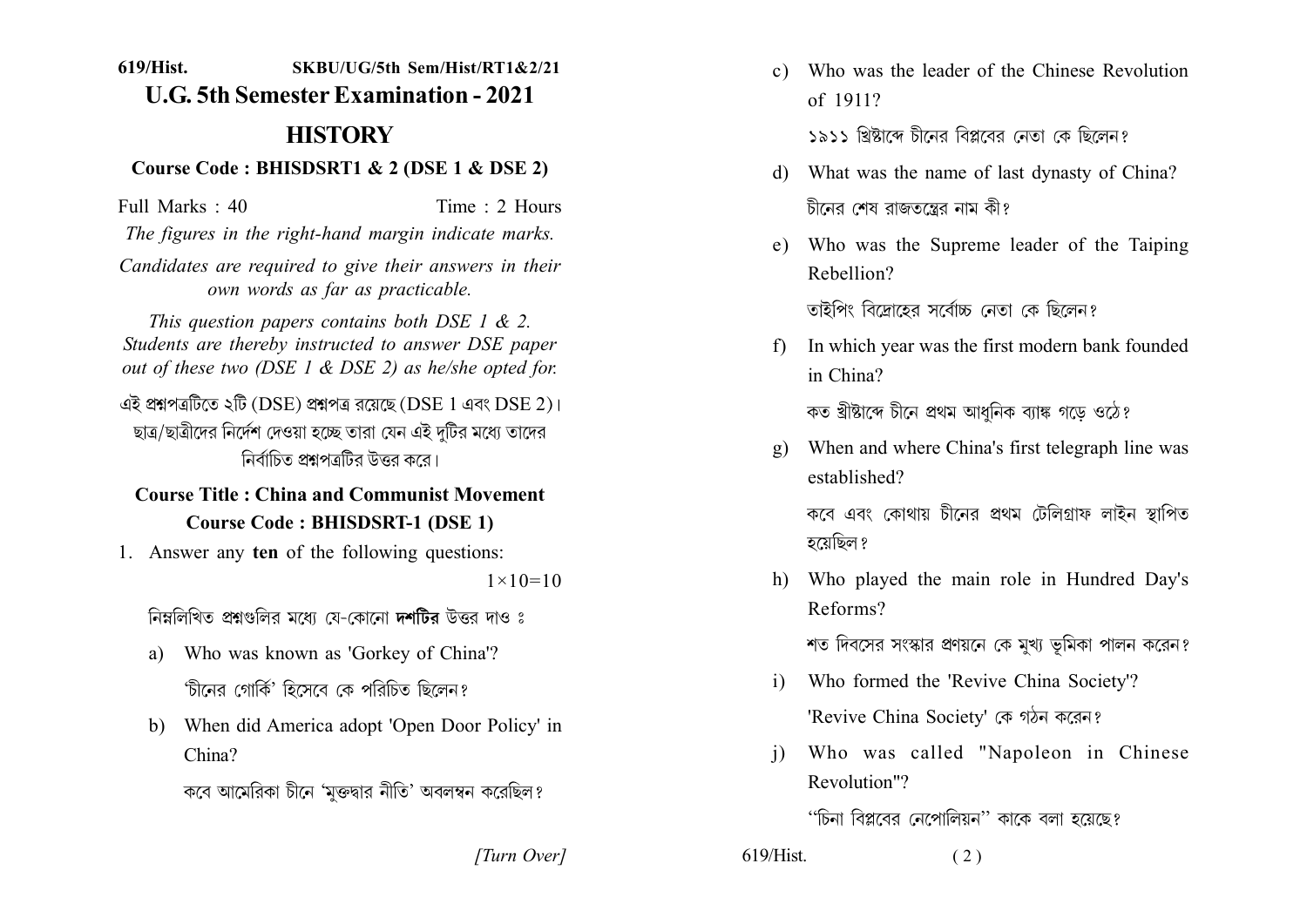- k) Who was known as 'Strongman' of China? চীনের 'শক্তিশালী মানুষ' নামে কে পরিচিত ছিলেন?
- When formed the Communist Party of China?  $\mathbf{D}$ চীনা কমিউনিস্ট পার্টি কবে গঠিত হয়?
- m) Who was called Young Marshal? কাকে 'ইয়ং মার্শাল' বলা হত?
- What was the name of China under leadership  $n$ ) of Mao-Ze-Dong? মাও-জে-ডং নেতৃত্বাধীন চীনের কি নাম হয়?
- o) Who was Sun-Yat-Sen? সান-ইয়াৎ-সেন কে ছিলেন?
- 2. Answer any five of the following :  $2 \times 5 = 10$ নিম্নলিখিত প্রশ্নগুলির মধ্যে যে-কোনো পাঁচটির উত্তর দাও ঃ
	- a) What do you mean by 'Boxer Protocol'? 'বক্সার প্রোটোকল' বলতে তমি কী বোঝ?
	- b) When and where the 'Chinese United league' was formed?

কবে. কোথায় 'চাইনিজ ইউনাইটেড লীগ' গঠিত হয়েছিল?

Mention two causes of the failure of the Taiping  $c)$ Rebellion.

তাইপিং বিদ্রোহের ব্যর্থতার দটি কারণ উল্লেখ কর।

 $(3)$ 

619/Hist.

[Turn Over]

- d) What do you mean by Tribute System? নজরানা পদ্ধতি বলতে তুমি কী বোঝ?
- e) What was Canton system of Trade? ক্যান্টন ব্যবসা কি?
- f) What was Tung-Chi Restoration? তং-চি পনঃপ্রতিষ্ঠা বলতে কি বোঝায়?
- What was New Cultural Movement in China?  $\mathbf{g}$ ) চীনে নব সাংস্কৃতিক আন্দোলন কাকে বলা হয়?
- h) What is called Long March? লং-মার্চ কাকে বলে?
- 3. Answer any two of the following:  $5 \times 2 = 10$ নিম্নলিখিত যে-কোনো দটির উত্তর দাও ঃ
	- Discuss the economic causes of Twenty-One a) Demands (1915) made by Japan on China. চীনের উপর জাপানের 'একশ দফা দাবী'র (১৯১৫) অর্থনৈতিক কারণ আলোচনা কর।
	- b) Why did the 'Hundred Days Reform' movement  $(1898)$  fail in China? চীনে 'শত দিবসের সংস্কার' আন্দোলন (১৮৯৮) ব্যর্থ হয়েছিল কেন ?
	- Analyse the process of industrial development  $c)$ in China under the leadership of Mao-Ze-Dong. মাও-জে-দং এর নেতৃত্বে চীনের শিল্প বিকাশের ধারা বিশ্লেষণ কর।

619/Hist.  $(4)$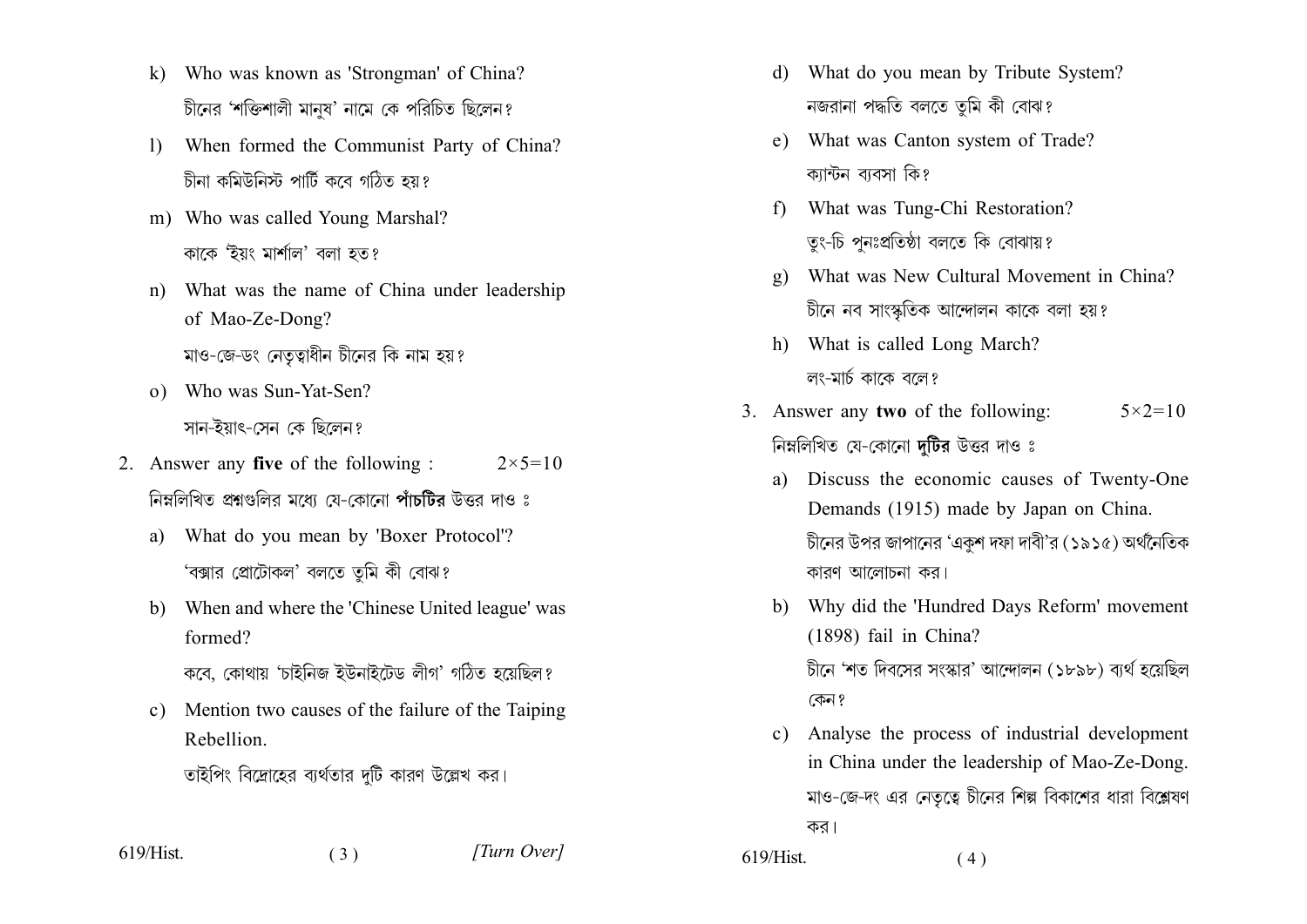- 4. Answer any one question :  $10 \times 1 = 10$ য়ে-কোনো **একটি** প্রশ্নের উত্তর দাও ঃ
	- a) Discuss the features of the Canton trade system. ক্যান্টন বাণিজ্য প্রথার বৈশিষ্ট্যগুলি আলোচনা কর।
	- b) Discuss the importance of May Fourth Movement to intellectual transformation in modern China

আধনিক চীনের বৌদ্ধিক বিবর্তনে মে-ফোর্থ আন্দোলনের গুরুত্ব আলোচনা কর।

c) Discuss the role of Chiang-Kai-Shek in the history of modern China.

আধুনিক চীনের ইতিহাসে চিয়াং-কাই-শেকের ভূমিকা আলোচনা কর।

### **Course Title: India after 1947**

### **Course Code: BHISDSRT-2 (DSE 2)**

1. Answer any ten of the following questions:  $1 \times 10 = 10$ 

নিম্নলিখিত প্রশ্নগুলির মধ্যে যে-কোনো দশটির উত্তর দাও ঃ

- a) Who is known as 'Ironman of India'? কাকে ভারতের 'লৌহমানব' বলা হয়?
- b) State two features of Indian Constitution. ভারতীয় সংবিধানের দটি বৈশিষ্ট্য উল্লেখ কর।
- On which date India became a sovereign  $c)$ independent country? কোন তারিখে ভারত স্বাধীন সার্বভৌম রাষ্ট্রে পরিণত হয়?
- d) Who was the author of 'Planned Economy for India'?

'Planned Economy for India' গ্রন্থটি কার লেখা?

e) Who was the first Chief Election Commissioner of India?

ভারতের প্রথম প্রধান নির্বাচন কমিশনার কে ছিলেন?

f) Who was the architect of Non-Alignment Movement?

জোট নিরপেক্ষ আন্দোলনের স্বপতি কে ছিলেন?

 $619/Hist$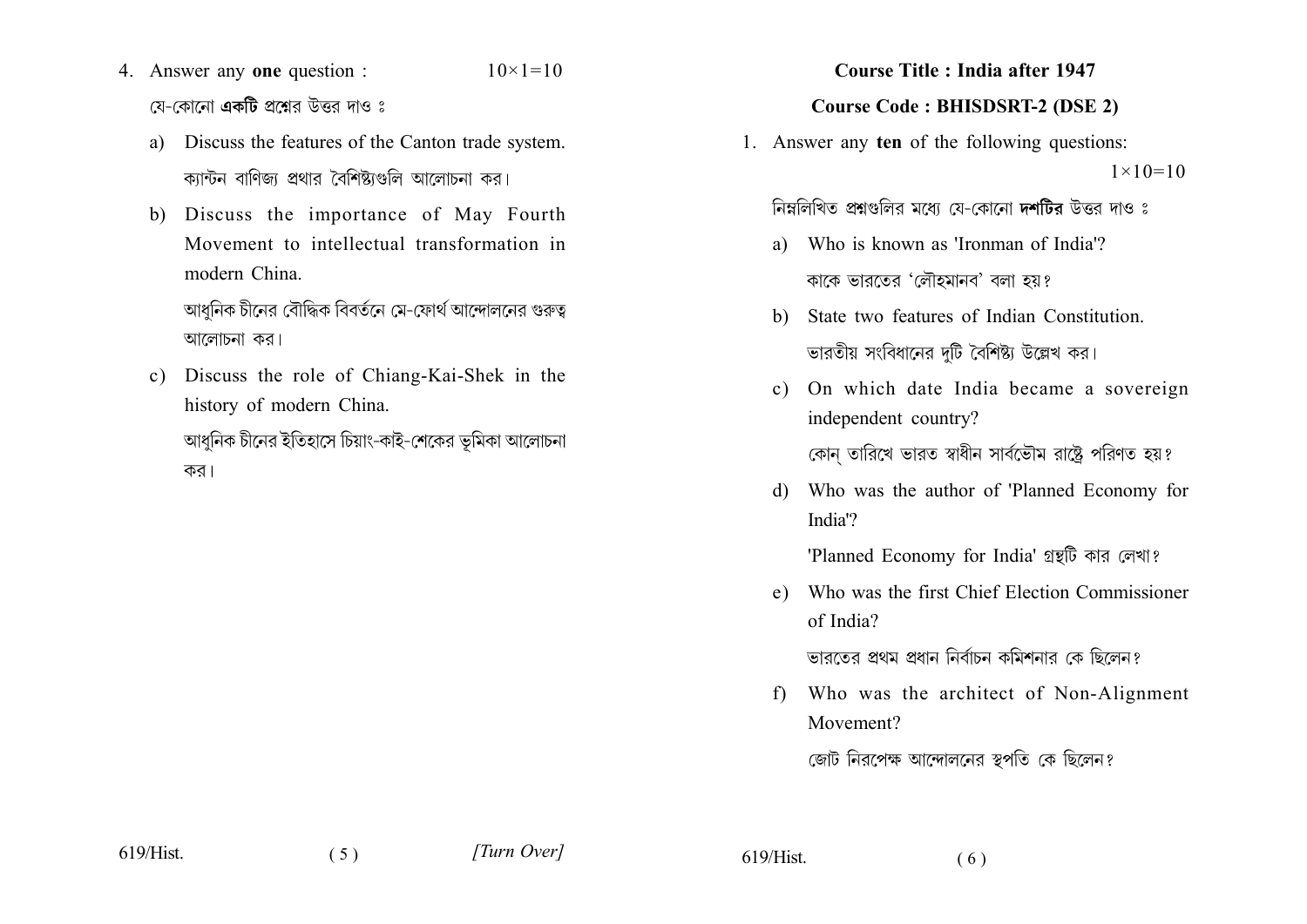In which state donation of village movement was  $g)$ started?

গ্রামদান আন্দোলন কোন রাজ্যে শুরু হয়েছিল?

h) Which year was held the first 'SAARC' Summit conference?

কবে 'সার্কের' প্রথম শীর্ষ সম্মেলন অনষ্ঠিত হয়েছিল?

Where was Second Non-alignment Conference  $\mathbf{i}$ held?

দ্বিতীয় নির্জোট সম্মেলন কোথায় অনুষ্ঠিত হয়েছিল?

- What is Panchsheel?  $\overline{1}$ পঞ্চশীল কী?
- Write the full form of JKLF.  $\mathbf{k}$ জে. কে. এল. এফ এর পরো নাম লেখ।
- In which year Bangladesh became an independent  $\mathbf{D}$ country? কত সালে স্বাধীন বাংলাদেশ রাষ্ট্রের উৎপত্তি হয়?
- m) In which year Vietnam was united?

কত সালে ভিয়েতনাম ঐকাবদ্ধ হয়?

In which year Indo-Chinese war took place?  $n$ ) কত সালে ভারত-চীন যুদ্ধ সংঘটিত হয়?

 $(7)$ 

o) Who was Khrushchev? ক্রুশ্চেভ কে ছিলেন?

619/Hist.

[Turn Over]

- 2. Answer any five of the following :  $2 \times 5 = 10$ য়ে-কোনো **পাঁচটির** উত্তর দাও ঃ
	- What is directive principles of state policy in a) Indian Constitution? ভারতীয় সংবিধানে নির্দেশমূলক নীতি কী?
	- b) When was 'Indus Water Treaty' signed and by  $whom?$

'সিন্ধু জল চুক্তি' কবে ও কাদের মধ্যে স্বাক্ষরিত হয়?

c) Write the names of four leaders of Nonalignment Movement.

জোট নিরপেক্ষ আন্দোলনের চারজন নেতার নাম লেখ।

When and where was the Bandung Conference d) held?

কখন এবং কোথায় বান্দুং সম্মেলন অনুষ্ঠিত হয়েছিল?

- Why 'Delhi Pact' was signed in 1950 AD?  $e)$ ১৯৫০ খ্রিঃ কেন দিল্লী চক্তি স্বাক্ষরিত হয়েছিল?
- What is the full form of UNCIP? Why was it f) created?

UNCIP এর পরো কথাটি কি? এটি কেন গঠন করা হয়েছিল?

Who was Nasser? In which year he nationalised  $\mathbf{g}$ the Suez Canal?

নাসের কে ছিলেন? তিনি কত সালে সয়েজ খালের জাতীয়করণ করেন?

 $619/Hist$ .  $(8)$